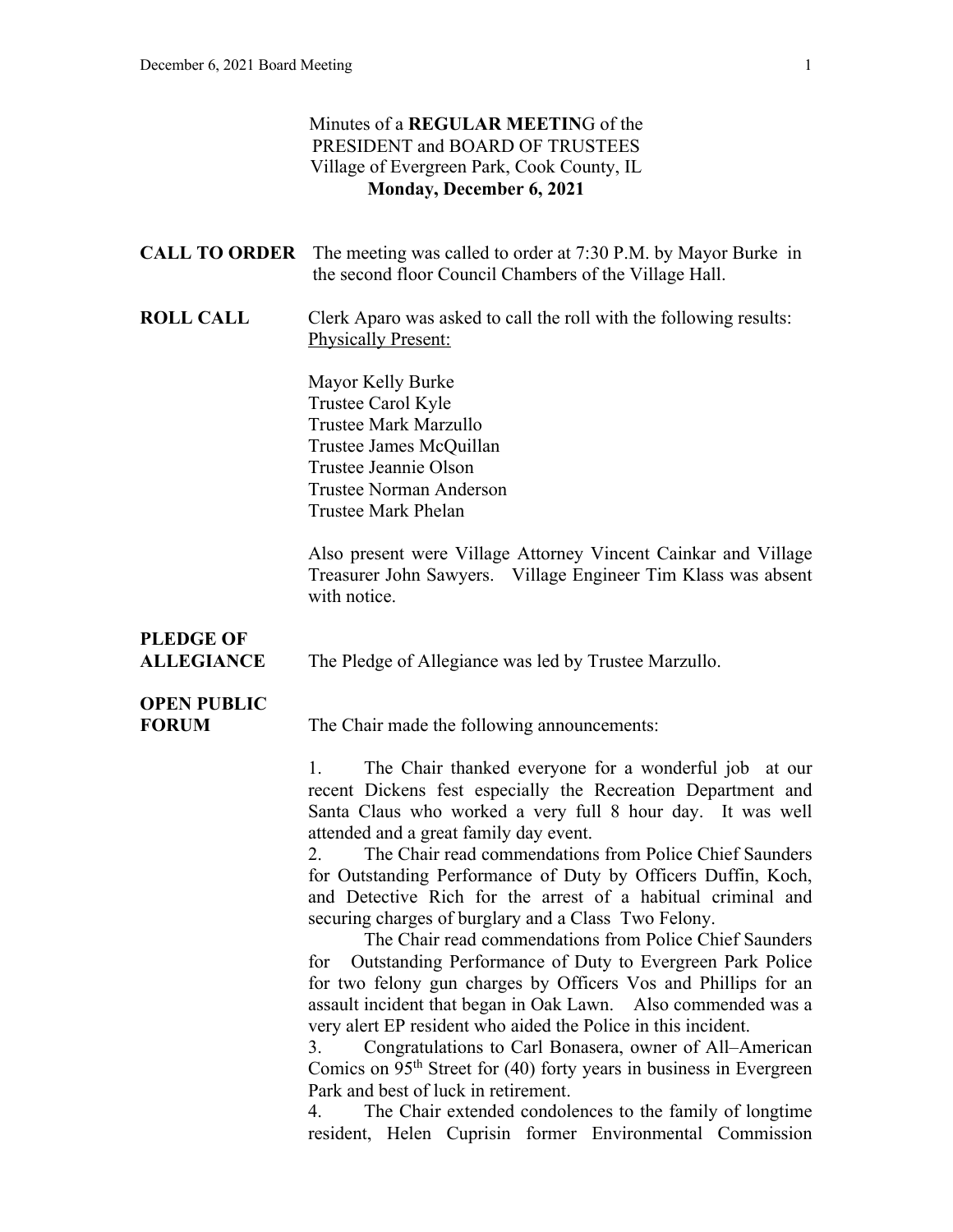member, volunteer, recycling advocate and EP Library supporter. Her friendship and honest will be missed by many.

5. The Village has exceeded the 70% benchmark and reached a vaccination rate of 73.4% with at least one vaccine shot.

6. The Village Hall will be open from 9:00 a.m. to Noon on Friday, December 24, 2021 and closed on Saturday, Christmas Day, December 25, 2021. Normal hours resume on Monday, December 27, 2021 from 9 until 8 pm. The following week the Village Hall will be open from 9:00 a.m. until Noon on Friday, December 31, 2021 and closed on Saturday, January 1, 2022.

7. The Chair noted the Village would lower the flags on Tuesday, December 7, 2021 in memory of former Navy Veteran, Howard Selke and Pearl Harbor veterans.

8. Wednesday, December 8, 2021 the Chamber will host their annual luncheon at St. Xavier University at noon. Contact the Chamber for tickets.

9. On Saturday, December 11, from 10 am to 1 pm Central Middle School is offering all EP members, including students 5 years and older COVID-19 vaccines. A second clinic will be held on Monday, January 3, 2022.

10. The Evergreen Park Traffic Safety Commission will hold their meeting on Monday, December 13, 2021 at 7:00 p.m. in Council Chambers of the Village Hall. The public is encouraged to bring their traffic concerns to the open meeting.

11. Free COVID-19 vaccines are available at the Community Center, 3450 W. 97<sup>th</sup> Street from 9:00 a.m. to Noon on Thursday, December 16, 2021. Appointments can be scheduled online https://tinyurl.com/brjxeymu.

12. The Village will host the annual Christmas concert with Rich Daniels and the City Lights Orchestra at Holy Redeemer Church on Sunday, December 19, 2021 at 7:00 p.m. Recreation Department has announced this event is sold out.

13. Waste Management report for October 2021 reflects totals of 579 tons of Refuse, 97.27 tons of recycling and 140 tons of Yard Waste.

14. Trustee Kyle thanked the Mayor for her interoffice memos with information on current projects.

## **OPEN PUBLIC**

**AUDIENCE** Mr. Doyle Landry, USMC veteran, thanked Mayor Burke for her quick response to his email. He stated he was treated poorly at a local business in Evergreen Park. He suggested Mayor Burke create a comprehensive seminar on how to treat Veterans. The Mayor thanked him for his service. The Chair is attending the Chamber of Commerce luncheon and will pass the suggestion along.

**REGULAR** 

AGENDA Motion by Trustee Phelan second by Trustee Anderson to waive the reading of the minutes of the November 15, 2021 Regular Meeting of the President and Board of Trustees and approved as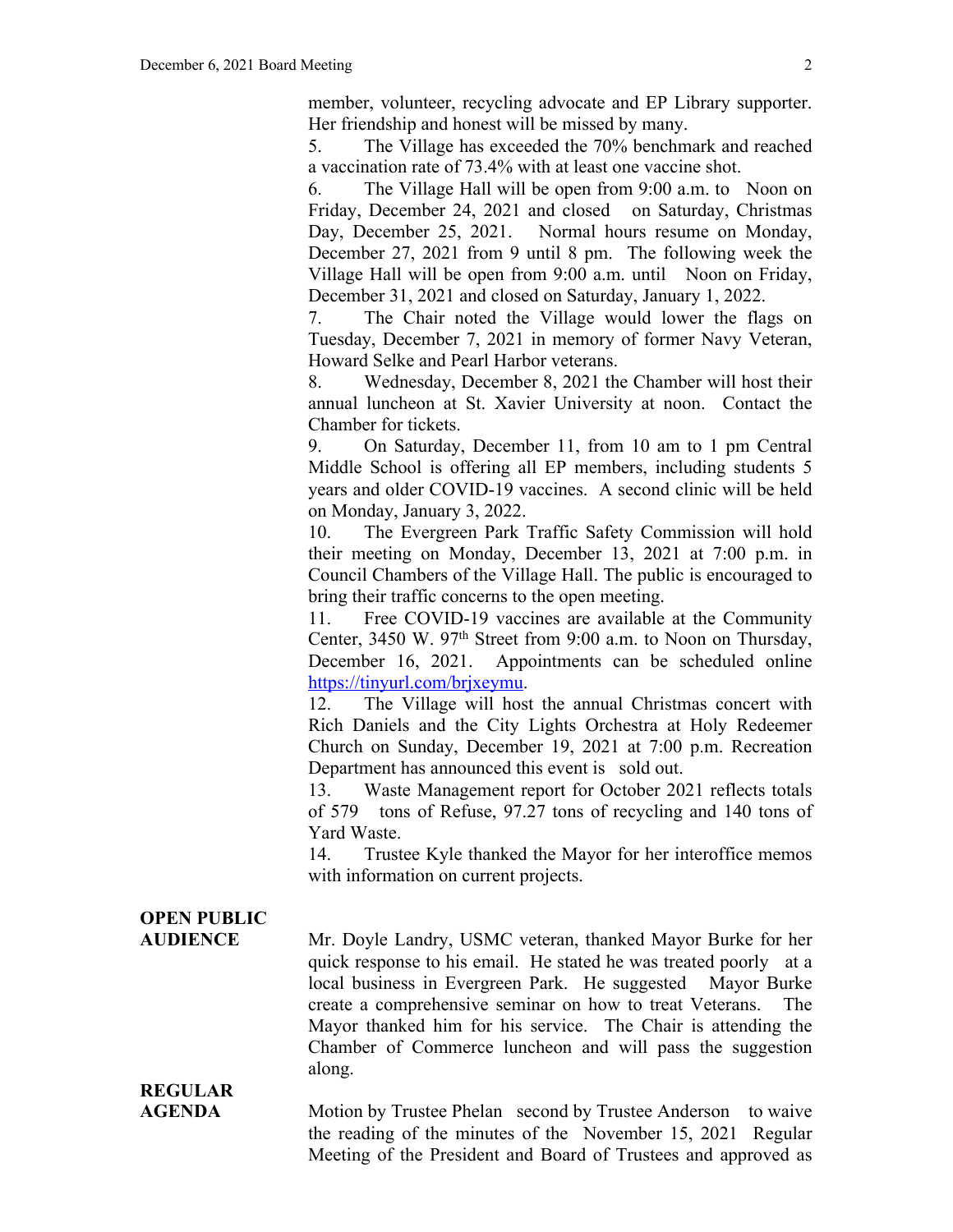presented was passed by unanimous voice vote and so ordered by the Chair.

# **FINANCE**

**MINUTES** Motion by Trustee Marzullo second by Trustee McQuillan to approve the minutes of the November 29, 2021 meeting of the Evergreen Park Finance Committee and were approved as presented was passed by unanimous voice vote and so ordered by the Chair.

### **RESOLUTION**

**NO. 3-2022** Motion by Trustee Anderson second by Trustee Phelan, to approve **Resolution NO. 3-2022** with expenditures of the General Corporate Fund of \$ 648,142.11 and the Water Management Fund in the amount of \$ 277,343.82 and the Street Bond Fund, \$16,250.00 for a total of \$ 941,735.93. Upon roll call, voting YES Trustees Kyle, Marzullo, McQuillan, Olson, Anderson and Phelan voting NO: NONE. The motion was passed and so ordered by the Chair.

## **BUSINESS**

**LICENSE** Motion by Trustee Phelan second by Trustee Kyle to approve the business regulation certificate for **FRENCH NAILS SALON (New owner and expanded space)** located at 9848-9850 S. Kedzie Avenue to operate a nail salon. Upon roll call voting YES Trustees Marzullo, McQuillan, Olson, Anderson, Phelan and Kyle voting NO: None. The motion was passed and so ordered by the Chair.

> Motion by Trustee Phelan second by Trustee Olson to approve the business regulation certificate for **BODII CAFÉ INC. D/B/A**  PINK RIBBON SKINCARE located 3317-19 West 95<sup>th</sup> Street to operate a space for esthetics and skin care for cancer patients and other concerns. Upon roll call voting YES Trustees McQuillan, Olson, Anderson, Phelan, Kyle and Marzullo voting NO: None. The motion was passed and so ordered by the Chair.

> Motion by Trustee Kyle second by Trustee Olson to approve the business regulation certificate for **3-D DESIGN NAIL SPA (New Owner)** located at 9830 S. Western Avenue to operate manicure and pedicure services. Upon roll call voting YES Trustees Olson, Anderson, Phelan, Kyle, Marzullo and McQuillan voting NO: None. The motion was passed and so ordered by the Chair.

## **EPPD PROMOTION**

**LT. KMETTY** Trustee Marzullo suggested Lt. Kmetty's promotion be moved up on the agenda due to his large family in the audience tonight especially a very tired little baby.

Motion by Trustee Anderson second by Trustee McQuillan to approve Police Chief Saunders request to promote Sgt. Michael Kmetty to Lieutenant. The Chair introduced Lt. Michael Kmetty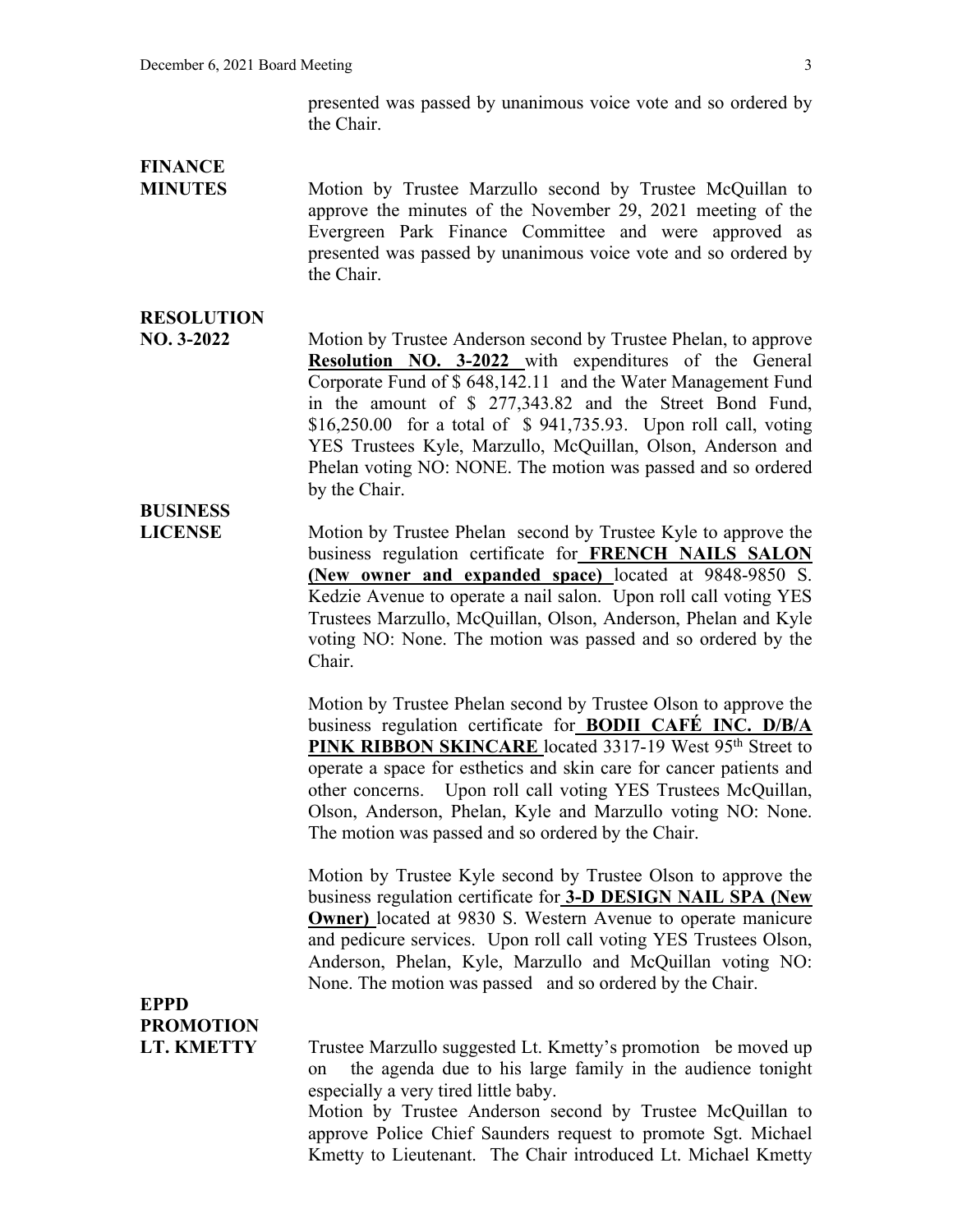and his wonderful family in attendance in the audience. After pictures were taken, he received a hearty round of appreciative applause and congratulations from the Board and the audience. Upon roll call voting YES Trustees Anderson, Phelan, Kyle, Marzullo, McQuillan, and Olson; voting NO: None. The motion was passed and so ordered by the Chair. The Chair released the family from the rest of the meeting.

Motion by Trustee McQuillan second by Trustee Marzullo to approve the business regulation certificate for **FAST LAB HEALTH COVID TESTING** located at 3317 West 95<sup>th</sup> Street, Ste. 204 to operate Covid testing. The Chair noted this is the third license application for Covid testing.

The owner of the building, Mirza is also the business license petitioner. A brief discussion took place regarding the testing and parking spaces available. Trustee McQuillan noted there is no lab on site and the office is only 500 square feet. Trustee Kyle requested the business parking be monitored and this license be revisited if issues arise. Upon roll call voting YES Trustees Kyle, Marzullo, McQuillan and Olson voting NO: Trustees Phelan and Anderson. The motion was passed 4 to 2 and so ordered by the Chair.

## **ORDINANCE**

**NO. 21-2021** Motion by Trustee Phelan second by Trustee Anderson to approve **ORDINANCE NO. 30-2021, "AN ORDINANCE GRANTING SPECIAL USE PERMIT TO ALLOW THE OEPRATION OF A VOCATIONAL SCHOOL ON THE PROPERTY LOCATED IN THE "C" COMMERCIAL DISTRICT AT 9730 SOUTH WESTERN AVENUE, EVERGREEN PARK, ILLINOIS."** The Chair stated this was approved at a previous meeting and this Ordinance memorializes the zoning change. Upon roll call voting YES Trustees Kyle, Marzullo, McQuillan, Olson, Anderson and Phelan; voting NO: None. The motion was passed and so ordered by the Chair.

### **ORDINANCE**

**NO. 22-2021** Motion by Trustee McQuillan second by Trustee Kyle to approve **ORDINANCE NO. 22-2021, "AN ORDINANCE LEVING TAXES FOR GENERAL CORPORATE PURPOSES FOR THE TAX YEAR 2021 FOR THE VILLAGE OF EVERGEEN PARK, COOK COUNTY, ILLINOIS."** The Chair noted the amount of the levy is \$ 7,007,201. Upon roll call voting YES Trustees Marzullo, McQuillan, Olson, Anderson, Phelan and Kyle; voting NO: None. The motion was passed and so ordered by the Chair.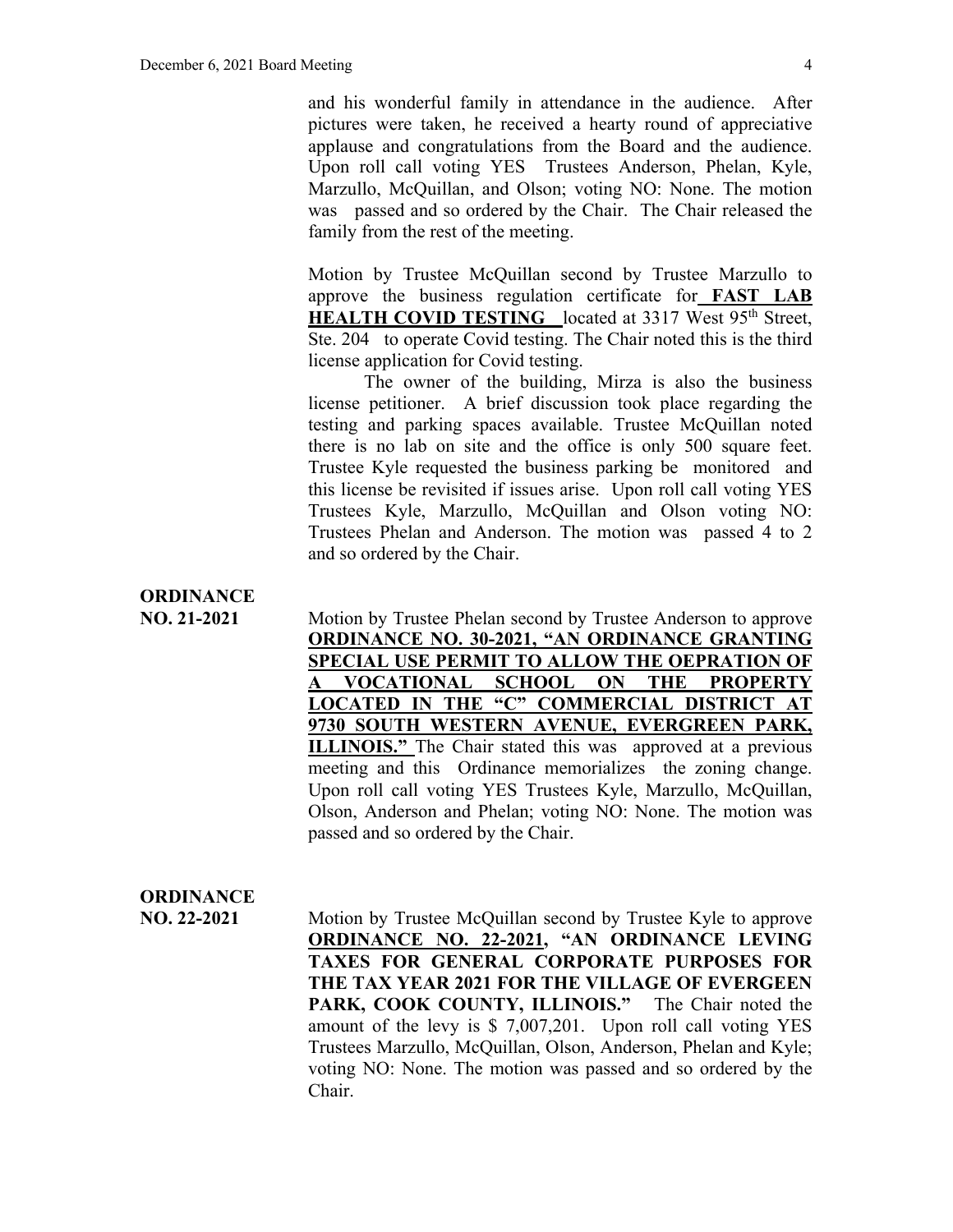#### **ORDINANCE**

**NO. 23-2021** Motion by Trustee Phelan second by Trustee Olson to approve **ORDINANCE NO. 23-2021, "AN ORDINANCE LEVYING TAXES FOR LIBRARY PURPOSES FOR THE FISCAL YEAR 2021 BEGINNING JANUARY 1, 2019 AND ENDING DECEMBER 31, 2019 FOR THE EVERGREEN PARK PUBLIC LIBRARY, COOK COUNTY ILLINOIS."** The Chair noted the amount is \$1,337,167 for the library levy.Upon roll call voting YES Trustees McQuillan, Olson, Anderson, Phelan, Kyle and Marzullo; voting NO: None. The motion was passed and so ordered by the Chair.

### **ORDINANCE**

**NO. 24-2021** Motion by Trustee Olson second by Trustee Kyle to approve **ORDINANCE NO. 24-2021, "AN ORDINANCE AMENDING SECTION 24-203, SEWER RATES, OF CHAPTER 24, WATER, SEWERS AND SEWAGE DISPOSAL, OF THE EVERGREEN PARK MUNICIPAL CODE BY CHANGING THE WASTEWATER SERVICE CHARGE."** The Chair noted the **village has not passed** along the water rate increases to residents but is passing along this ten cent per 1,000-gallon sewer charge to help offset costs of infrastructure repairs. Upon roll call voting YES Trustees Olson, Anderson, Phelan, Kyle, Marzullo, and McQuillan; voting NO: None. The motion was passed and so ordered by the Chair.

## **ORDINANCE**

**NO. 25-2021** Motion by Trustee McQuillan second by Trustee Kyle to approve **ORDINANCE NO. 25-2021, "AN ORDINANCE APPROVING THE STEELE'S SUBDIVISION OF THE PROPERTY LOCATED AT 2601-2605 WEST 98TH STREET, EVERGREEN PARK, ILLINOIS."** Mr. Steele an EP resident and owner of the property was in the audience. The subdivision had been approved as an Administrative Deviation from the Building Commissioner and the Board approved the subdivision of (2) two lots of 37.5 feet for the purpose of constructing (2) two new single family homes. Upon roll call voting YES Trustees Anderson, Phelan, Kyle, Marzullo, McQuillan and Olson; voting NO: None. The motion was passed and so ordered by the Chair.

#### **ARBOR DAY PROCLAMATION**

Motion by Trustee Phelan second by Trustee Kyle to issue a proclamation, *"Recognizing December 10, 2021 as Arbor Day in the Village of Evergreen Park."* Mr. Gavin Yeaman, Dep. St. Director noted this is normally done in April but due to the pandemic, the scheduled proclamation had been delayed. The Chair noted this is necessary to declare the Village of Evergreen Park part of Tree City USA. The Proclamation was approved as presented and passed by unanimous voice vote and so ordered by the Chair.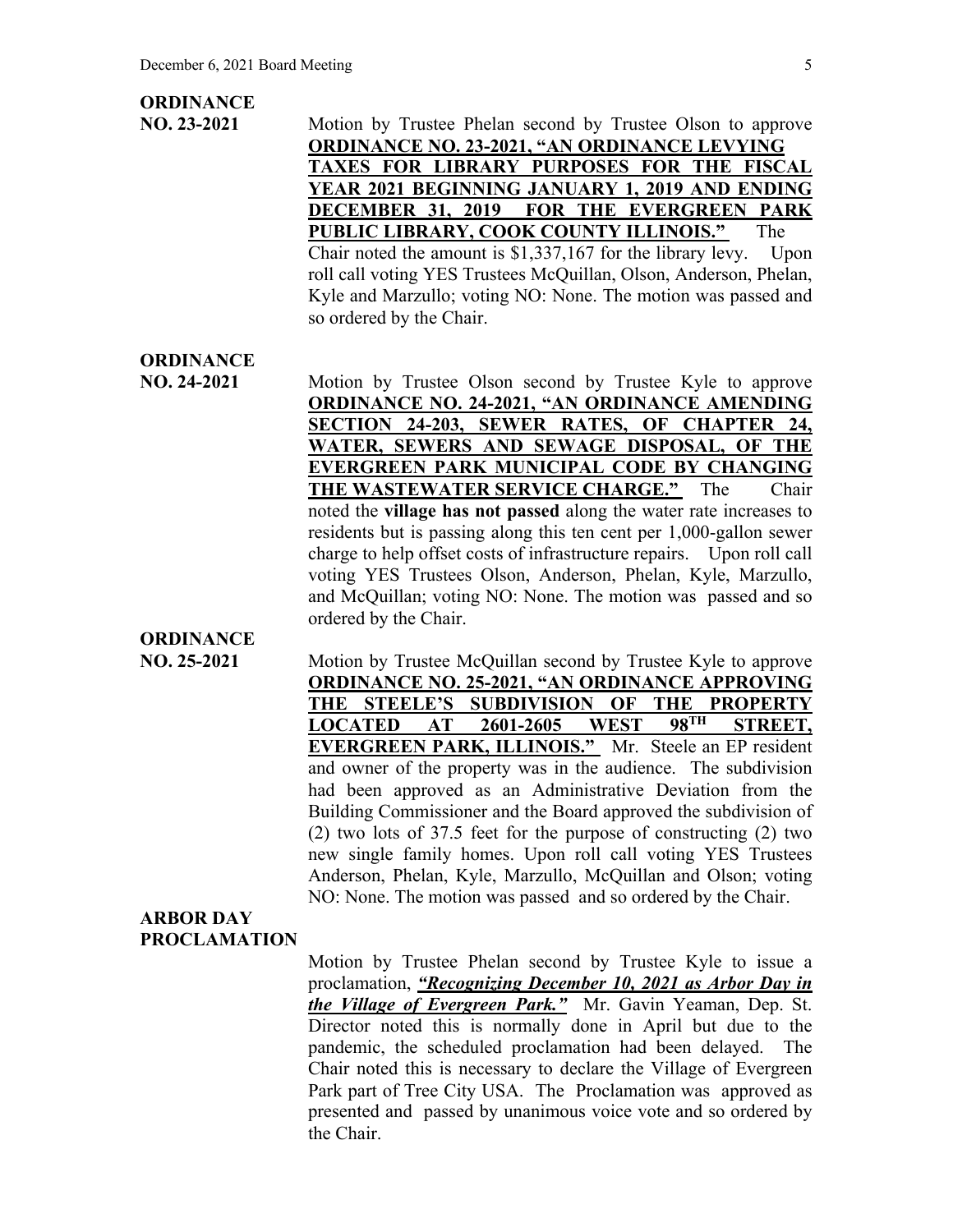## **OPIOD**

**LITIGATION** Motion by Trustee Phelan second by Trustee Marzullo to authorize the Village of Evergreen park to opt in and participate in settlements of nationwide opioid litigation against the three largest pharmaceutical distributors, McKesson, Cardinal Heath and Amerisourcebergen and against one manufacturer, Janssen Pharmaceuticals, Inc. and its parent company Johnson and Johnson. The Chair explained the State of Illinois, Attorney General, Kwame Raoul's office will disburse monies towards the cost of the opioid crisis incurred by first responders. Upon roll call voting YES Trustees Phelan, Kyle, Marzullo, McQuillan, Olson and Anderson voting NO: None. The motion was passed and so ordered by the Chair.

## **EPPD SQUADS**

**PURCHASE** Motion by Trustee McQuillan second by Trustee Phelan to approve the Police Chief's request to purchase (6) six new squad cars and (1) one community service vehicle in the amount of \$200,676.00 from Currie Motors as part of the Suburban Purchasing Cooperative. The Chair noted this purchase was put on hold during the pandemic for economic concerns. Upon roll call voting YES Trustees Kyle, Marzullo, McQuillan, Olson, Anderson and Phelan voting NO: None. The motion was passed and so ordered by the Chair.

## **EPPD HIRE PROBATIONARY**

**OFFICER** Motion by Trustee Marzullo second by Trustee Phelan to hire (1) probationary officer from the Probationary Patrol Officer Eligibility List due to the resignation of a patrol Officer Herrera. Upon roll call voting YES Trustees Marzullo, McQuillan, Olson, Anderson, Phelan and Kyle; voting NO: None. The motion was passed and so ordered by the Chair.

## **NATIONAL LEAUGE OF**

**CITIES** Motion by Trustee Kyle second by Trustee McQuillan to approve the Mayor's request for membership dues in the National League of Cities for \$ 1,604 for January 1, 2022 through December 31, 2022. Upon roll call voting YES Trustees McQuillan, Olson, Anderson, Phelan, Kyle and Marzullo; voting NO: None. The motion was passed and so ordered by the Chair.

### **VILLAGE**

**ENGINEER** Mr. Klass presented an agreement required with the CSX Railroad for the Village to pay the initial costs from the CSX engineering firm for approximately \$3000 - \$4,000 in fees. This is the New Project Initiation Form needed to move forward with the proposed 91<sup>st</sup> Street Sidewalk at the CSX ROW (Right of Way).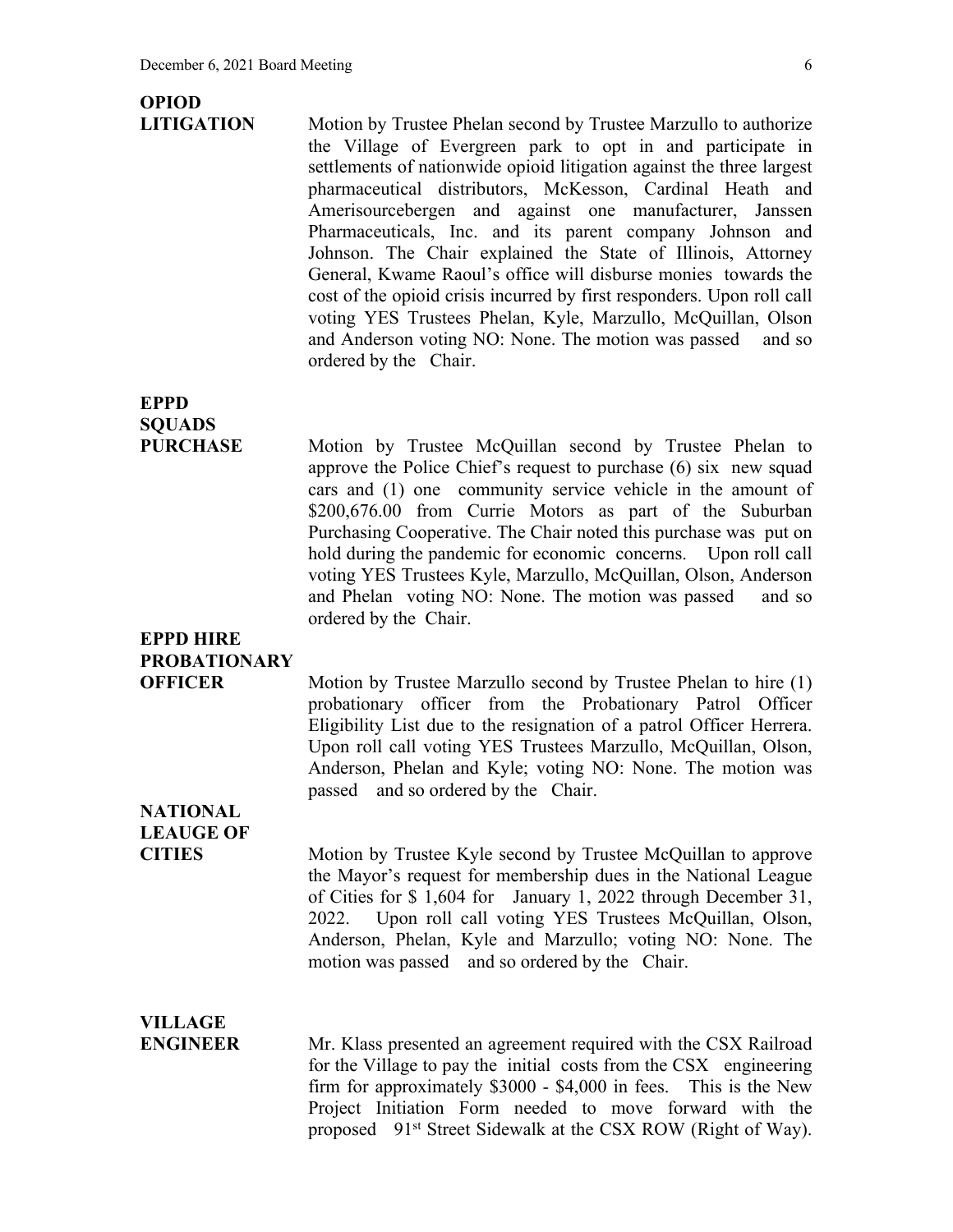A brief discussion took place regarding the required agreements to move forward with the project. NO VOTE INFO ONLY.

# **VILLAGE**

**ATTORNEY** Mr. Cainkar had no report.

## **BIDS DEMOLITON**

**3245 W. 97TH ST.** Motion by Trustee Kyle second by Trustee Olson to approve PW Director Lorenz's cost of demolition for two single family homes located at 3245 West  $97<sup>th</sup>$  Street in the amount of \$ 32,500 from the low bidder, Dunleavy Construction. The work includes demolition of two (2) two-story structures and (1) one garage. The Chair noted there have been trespassing issues with this vacant property and a court order demolition has been obtained. Upon roll call voting YES Trustees Olson, Anderson, Phelan, Kyle, Marzullo and McQuillan; voting NO: None. The motion was passed and so ordered by the Chair.

> Motion by Trustee Phelan second by Trustee Anderson to approve PW Director Lorenz's payment to EIFS Specialties for the cost of exterior repair work on the façade improvements at the Police station at a cost of \$ 148,105.00. Upon roll call voting YES Trustees Anderson, Phelan, Kyle, Marzullo, McQuillan, Olson; voting NO: None. The motion was passed and so ordered by the Chair.

> Motion by Trustee Phelan second by Trustee Kyle to approve PW Director Lorenz's request for payment to the low bidder of Dunleavy Construction in the amount of \$18,877.00 for demo and asbestos abatement to a single family home at 9435 S. Troy. Upon roll call voting YES Trustees Kyle, Marzullo, McQuillan, Olson, Anderson and Phelan voting NO: None. The motion was passed and so ordered by the Chair.

> Motion by Trustee Phelan second by Trustee McQuillan to approve PW Director Lorenz's request for final payment to Strada Construction for 2021 50/50 Sidewalk replacement in the amount of \$123,733.13. Upon roll call voting YES Trustees Marzullo, McQuillan, Olson, Anderson, Phelan and Kyle voting NO: None. The motion was passed and so ordered by the Chair.

> Motion by Trustee Kyle second by Trustee Marzullo to approve PW Director Lorenz's request for payment to Semmer Landscape at a cost of \$25,493.00 for Christmas lighting and decorations within the Village. Upon roll call voting YES Trustees McQuillan,